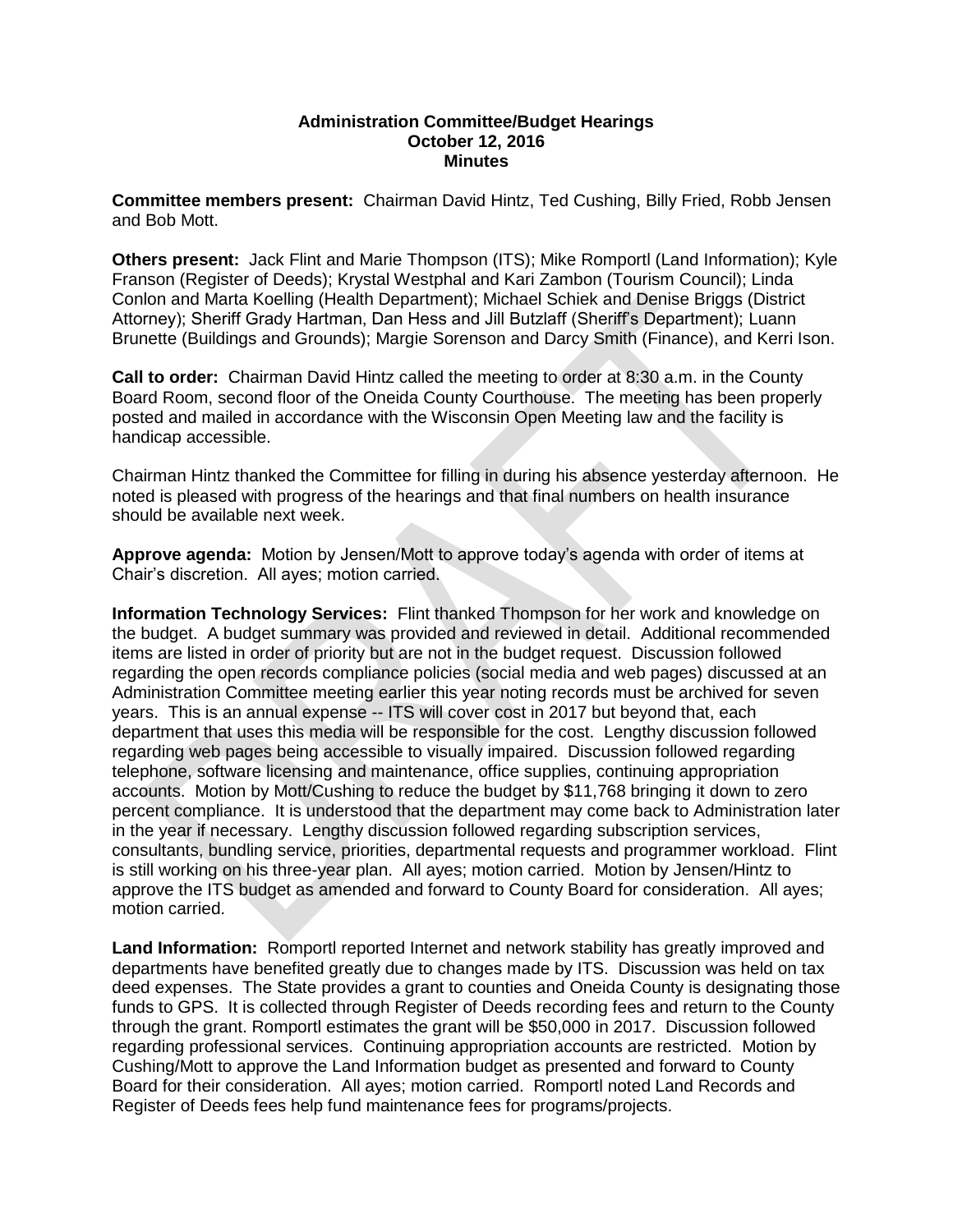Jensen thanked Romportl, Flint and Sorenson for committing time to the Efficiency Team.

**Register of Deeds:** Sorenson noted fees in continuing appropriation are restricted. Franson provided handout summarizing revenues, noting conservative estimates. He voiced his concern regarding the increase in revenues requested by this Committee based on averages. Discussion followed. Motion by Cushing/Hintz to increase transfer fee revenues to \$145,000 and ROD charges to \$250,000. Discussion followed regarding allocation of fees for Register of Deeds/Land Information projects. Romportl noted other departments benefit from these projects as well. All ayes; motion carried. Motion by Cushing/Mott to approve the Register of Deeds budget as amended and forward to County Board for consideration. All ayes; motion carried.

Break 9:55 a.m. Reconvened at10:05 a.m.

**Tourism Council:** Zambon discussed non-licensed private home rentals. She noted the Tourism Council is working on new video and photos for website. The Council is also working with Land Information on getting a working recreational app which enables access to trail maps. Westfall reviewed statistics from the 2016 marketing report to date. Discussion followed regarding broadband coverage effect on tourism, collaboration of efforts, indirect relationship with Oneida County Fair and estimated sales tax. Motion by Mott to increase the Tourism Council budget by \$3,000. Motion failed due to lack of a second. Discussion continued. Motion by Jensen/Fried to reduce the advertising budget to be equal to last year's amount. It is understood the Tourism Council may request additional funds based on needs at a later date. Ayes-four; nays-one. Motion carried. Sorenson reviewed the process for requesting additional funding during the year. Lengthy discussion followed regarding history and use of the contingency fund. Motion by Jensen/Hintz to approve the amended Tourism budget and forward to County Board for review and approval. Ayes-three; nays-two. Motion carried. Discussion followed.

**Public Health:** Conlon provided history and overview of all line items within the budget noting revenues have decreased over the years. Estimated grant funds for 2017 is approximately \$19,000 above 2016. Staffing positions are done or exhausted when funding is exhausted. Revenue has decreased over the years. This budget is a zero increase in non-personnel line items. Motion by Cushing/Jensen to approve the Public Health budget and forward to County Board. Discussion followed regarding duplicated/collaborative services and grant scope. AODA/Mental Health coalition works with Human Service Center. Sorenson noted Conlon and staff have a risk management budget. She also works with the nurse hotline and department heads regarding worker's compensation claims. All ayes; motion carried.

**District Attorney:** Schiek discussed costs for expert witnesses, law clerk and membership dues. There are currently 2.5 attorneys in the office. Discussion followed regarding open records issues. He believes the 10-week law clerk program is invaluable as they can file briefs, argue motions and participate in trials with another attorney present. It helps the office and also provides experience to the participants. Motion by Mott/Cushing to approve the District Attorney's budget and pass it on to County Board. All ayes; motion carried.

**Capital Improvement Program:** Sorenson highlighted the CIP summary. She noted the projects with grades A-BC are currently included in the budget (C's are not included). Any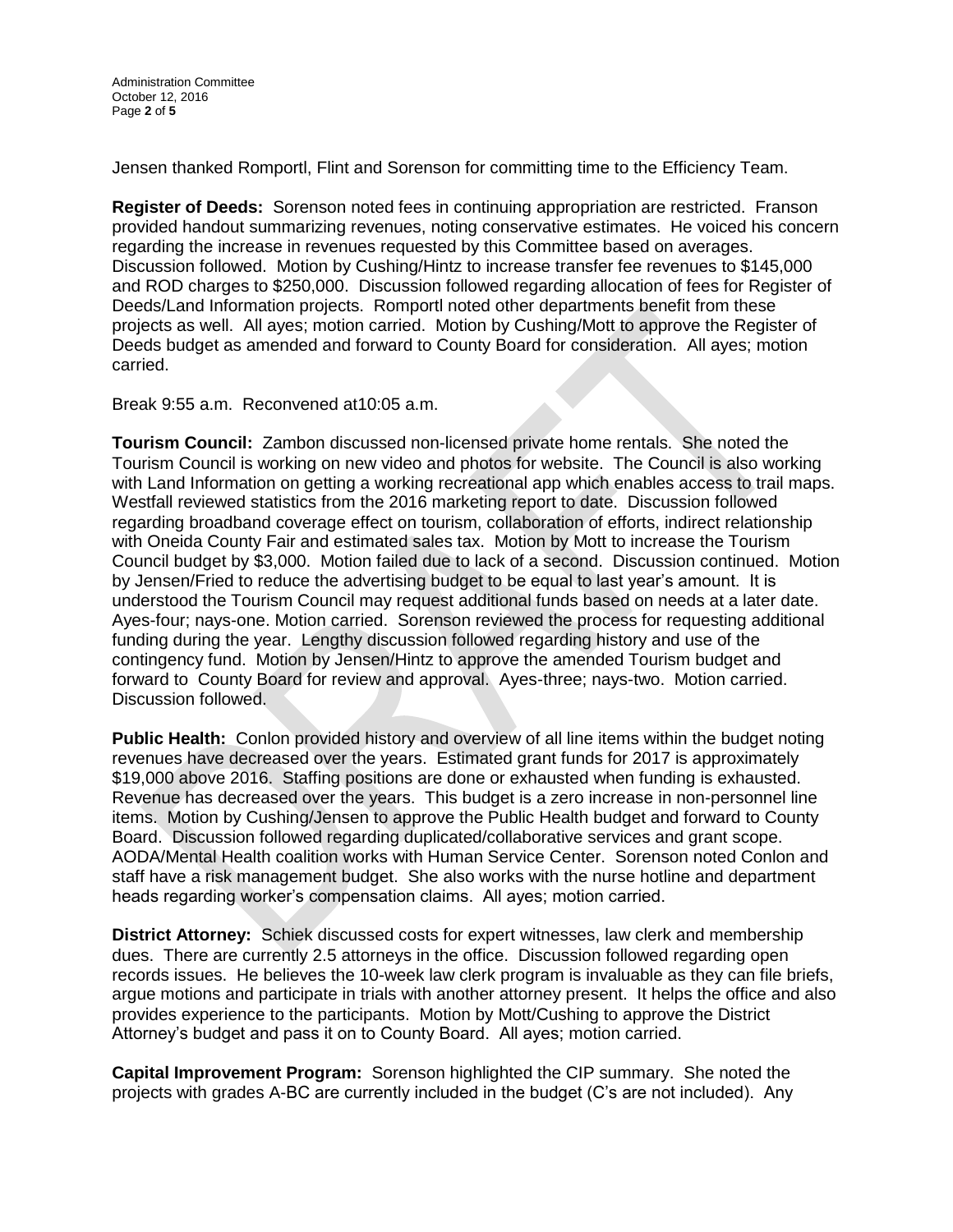adjustments will not affect the tax levy but will affect fund balances and the general fund. Discussion followed on each item.

- Discussion followed regarding the Clerk of Courts counter renovation and the difference in cost based on materials used.
- Discussion followed regarding ITS equipment updates versus what is in the ITS budget for smaller/broken items. Request is for replacement of seven year old computers.
- New World update refresh hardware updates in anticipation of implementation and update of new version.
- Office 2016: one time cost to upgrade versus Office 365 at a cost of \$32,000/year (general fund). Estimated end of life 5-6 years.
- Update lighting all facilities: Brunette requested additional funds for staff to do some of the change outs, an increase in overtime by \$5,000 and \$10,000 for contractor to complete the work in the historic part of the Courthouse. Funds will be reallocated from the Treasurer counter renovation which was reduced by \$25,000 to offset cost of lighting project. Motion by Cushing/Mott to increase the update lighting by \$15,000 to \$59,624. All ayes; motion carried.
- LEC additional booking station: \$20,000 in jail assessment fees/\$20,000 of general fund.
- LEC jail holding cells and bull pen: general fund.
- Courthouse repair of exterior: continuing appropriation account within the Buildings and Grounds budget. Grant monies are not available.
- Electronic voting for county board was graded as a "BC" and Jensen provided his reasoning for supporting it. Discussion followed. Flint requested bids ranging from \$18,000-\$27,000 which does not include I-pads. Motion by Jensen/Mott to remove electronic voting from 2017 CIP and the Administration Committee will continue to look at options. All ayes; motion carried.
- Health and Aging parking expansion: Brunette noted this project was put on hold due to requested roof edge construction last year. The project has been cast forward twice. Maintenance of the lot is approximately \$3,000/annually and there was an agreement with the City to pave the lot to direct storm water runoff. Paving would also increase efficiency in snow removal. She also noted there is a fund balance of approximately \$11,000. Motion by Fried/Mott to fund the Health and Aging facility parking lot project to come from the general fund, not to exceed \$49,000. Discussion followed regarding prioritizing the lighting project over the parking lot, as there is an estimated payback of two years without labor. Discussion followed funding additional ITS projects in 2017. Discussion followed regarding bundle/borrow in 2019-2020. Ayes-three; nay-two.

Recessed for lunch at 12:15 p.m. Reconvened at 1:30 pm

## **Return of Specified Departments:**

*Sheriff's Department:* Sorenson noted the general fund was used for the records management project, thus any balance will roll back to the general fund. Staff noted there is approximately \$7,000-\$10,000 in outstanding bills on the project. Discussion followed regarding inmates paying for medications and rate increase in rate for pay-to-stay which was implemented last year.

Buildings and Grounds:

 Brunette spoke with the District Court regarding the Clerk of Courts counter renovation project and reported that ballistic material is not mandated. However, it has been requested by staff and recommended by local law enforcement. The counter will be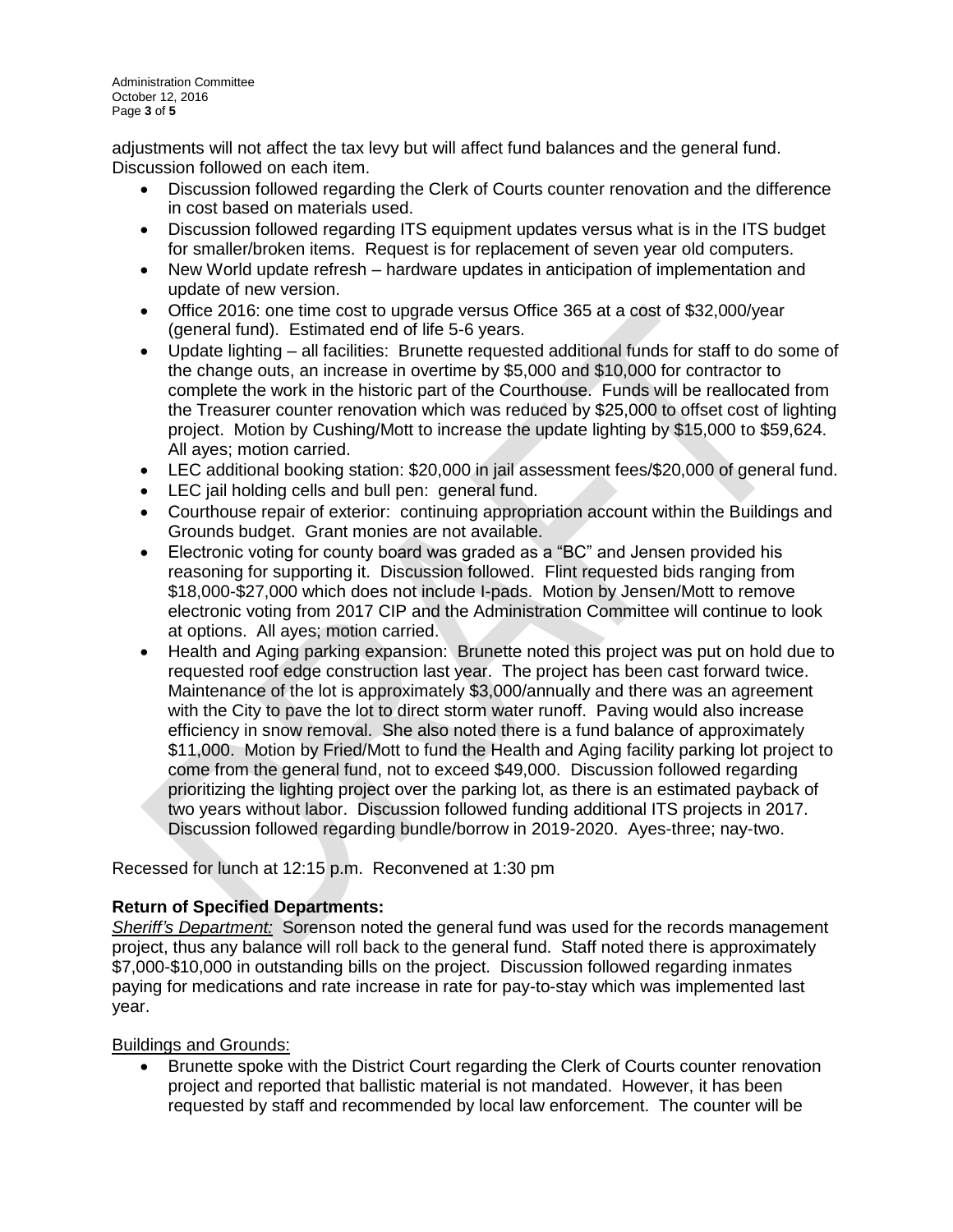redesigned to accommodate terminals for e-filing, ADA accessible counter, and additional doorway to flow traffic. Courthouse security fund balance will be used to cover the cost of the project. Fried reminded the Committee of the closed session instructions regarding discussing security.

 Brunette requested a reduction in cost for the Treasurer counter renovation project (\$55,000 to \$30,000) based on material used. Courthouse security fund balance will be used to cover the cost of the project. Discussion followed regarding increased security and working with people using communication skills to diffuse the situation. Fried reviewed background on the projects. Lengthy discussion followed. Brunette noted these recommendations were made by court security and a study conducted by the US Marshall's years ago. Each department will be visited on a case by case basis.

Motion by Cushing/Hintz to approve \$1,109,755 for capital improvements in 2017 as discussed and \$250,000 operating expenses. Discussion followed regarding accuracy of amount. Motion and second withdrawn.

Motion by Fried/Jensen to approve the following capital improvement projects: replace servers older than 2010 (\$50,380), road construction (\$250,000), desktop/printer updates (\$51,784), Exchange Email upgrade (\$72,101), New World hardware refresh (\$137,746), Office 2016 (\$92,120), update lighting all facilities (\$59,624), Medical Examiner vehicle (\$40,000), Clerk of Court counter renovation (\$35,000), LEC booking station (\$40,000), LEC jail holding cells and bull pen (\$64,000), Treasurer counter renovation (\$30,000), Courthouse repair of historic façade and block (\$120,000), Health and Aging facility parking expansion/paving (\$60,000) and apply appropriate department fund balances with the remainder to come out of the general fund. (General fund total: \$886,755). All ayes; motion carried

*ITS:* Flint noted he will apply \$11,768 from continuing appropriation accounts to his budget per Sorenson's advice.

Break 2:30 p.m. Reconvened at 2:45 p.m. Cushing excused at 2:40 p.m.

## **Review of entire 2017 budget:**

- Budget status: currently \$48,658 under levy limits. Sorenson suggested adding \$25,000 to the vacancy reduction budget as discussed earlier, leaving a balance of \$23,658 under the levy limits. Sorenson recommended applying this balance to the contingency fund to reach levy limits to max out the levy limits.
- Discussion followed regarding health insurance and potential changes.
- Fried distributed results of survey of suggestions made by employees in relation to the budget shortfall in 2016. Discussion followed. Jensen would like to review suggestions at an upcoming Administration Committee meeting.
- Fried discussed the Oneida County Fair continuing appropriation. The Administration Committee voted to fund the fair at \$16,000 not included continuing appropriation. Discussion followed regarding future funding and the sustainability of the project. Mott reminded the Committee of the agreement with the City and their desire to have a commitment in order to install updated electrical infrastructure. Lengthy discussion continued. Fried felt we should review intergovernmental agreement with the City in relationship on a number of things (i.e. Humane Society, Fair). Discussion followed.